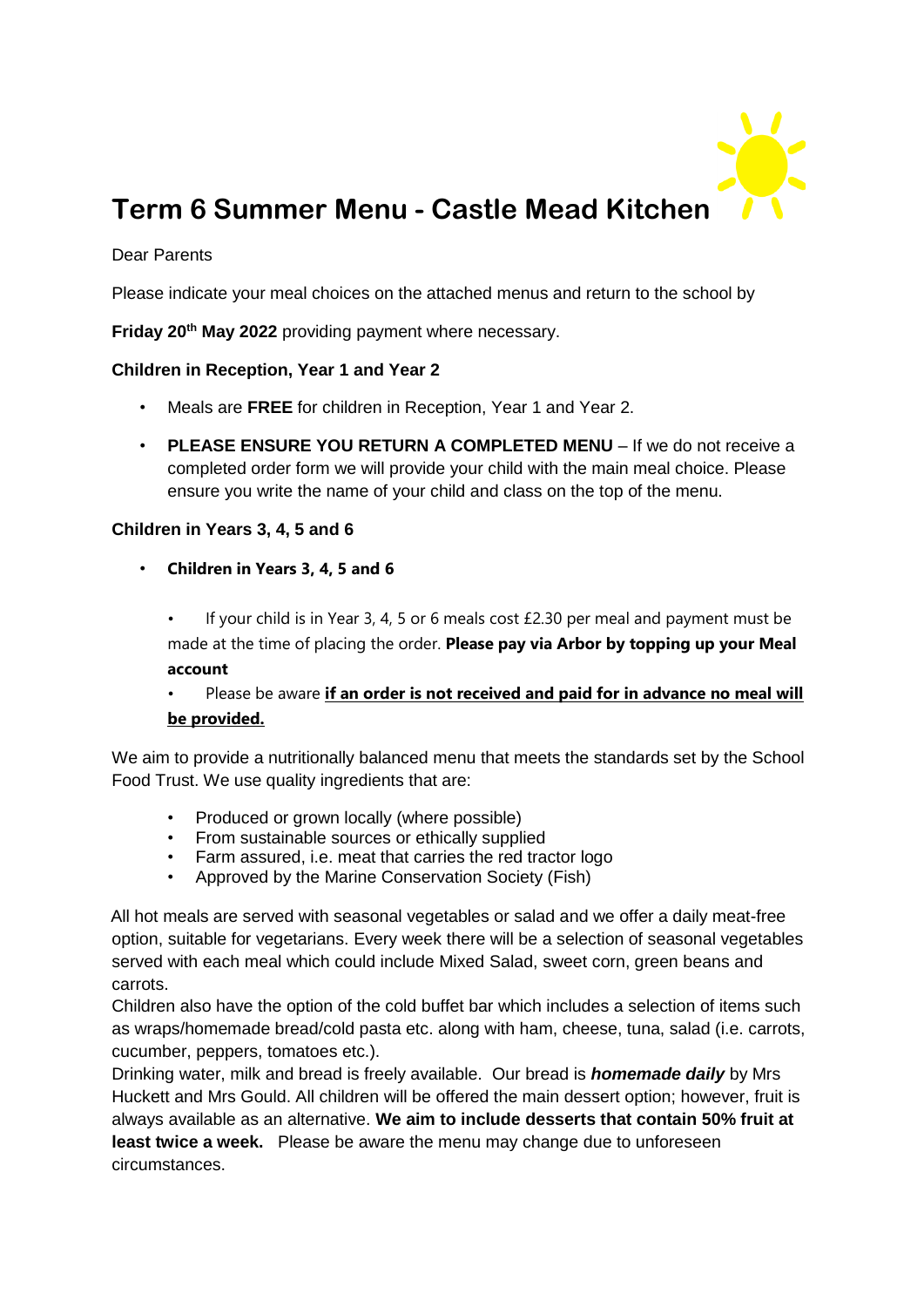In Week 5 we have 'Try Something new week' with a selection of veg and snacks for the children to try. This can help them to think about healthy food swaps and ways of having their '5 a day'We encourage the children to choose a balanced and healthy plate of food using the NHS Eatwell Plate – you can find out more about this at

<http://www.nhs.uk/Livewell/Goodfood/Pages/the-eatwell-guide.aspx>

If you have any special dietary needs please contact the school office to discuss your menu options. Our Food Allergen Advice Note is available from the school office and on our website.

### *The Castle Mead Academy Kitchen*

| <b>CHILD'S NAME:</b> | <b>CLASS:</b> |
|----------------------|---------------|

**\*\* Dairy free pizza available – please indicate on your form if you require this option.**

| <b>Dietary Requirements*: Allergies</b>                                                      |   |            |   |  |  |  |  |  |
|----------------------------------------------------------------------------------------------|---|------------|---|--|--|--|--|--|
| <b>Gluten Free</b>                                                                           | Г | Dairy Free | Г |  |  |  |  |  |
| <b>Nut Free</b>                                                                              |   | Other      | ш |  |  |  |  |  |
|                                                                                              | □ |            | П |  |  |  |  |  |
|                                                                                              | □ |            | П |  |  |  |  |  |
| <b>Dietary restrictions/Choices:</b><br>Vegetarian<br>Vegan<br><b>Halal</b><br><b>Kosher</b> |   |            |   |  |  |  |  |  |

**\*Dietary Requirements must be supported by a medical document. Please keep us updated with any changes.** 

## **PLEASE TICK YOUR CHOICE OF MAIN COURSE OR COLD OPTION EACH DAY ONE OF OUR MAIN COURSES IS ALWAYS A NON MEAT OPTION**

| <b>WEEK1</b>                           | <b>MONDAY</b><br>6/6/22 | <b>TUESDAY</b><br>7/6/22             |  | <b>WEDNESDAY</b><br>8/6/22              |  | <b>THURSDAY</b><br>9/6/22          |  | <b>FRIDAY</b><br>10/6/22                                  |
|----------------------------------------|-------------------------|--------------------------------------|--|-----------------------------------------|--|------------------------------------|--|-----------------------------------------------------------|
| <b>MAIN</b><br><b>COURSE</b>           | <b>TD DAY</b>           | Hidden<br>vegetable<br>Pasta         |  | Homemade<br>Cheese and<br>Tomato pizza  |  | Macaroni and<br>ham Cheese<br>Bake |  | <b>MSC Fish</b><br>Fingers with<br>Oven Chips             |
| <b>MAIN COURSE</b><br><b>MEAT FREE</b> | <b>TD DAY</b>           | Jacket Potato<br>with Baked<br>Beans |  | Lentil Burger<br>in a Bun<br>with Salad |  | Ratatouille<br>with Pasta          |  | Vegetable and<br>Bean<br>Enchillada<br>With Brown<br>Rice |
| <b>COLD OPTION</b>                     |                         | <b>Buffet Bar</b>                    |  | <b>Buffet</b> bar                       |  | <b>Buffet Bar</b>                  |  | <b>Buffet Bar</b>                                         |
| <b>DESSERT</b>                         |                         | Banana cake                          |  | Various Ice Cream                       |  | Shortbread                         |  | <b>Fruity Friday</b><br><b>Fruit Salad</b>                |
|                                        |                         |                                      |  |                                         |  | <b>TOTAL</b>                       |  | £                                                         |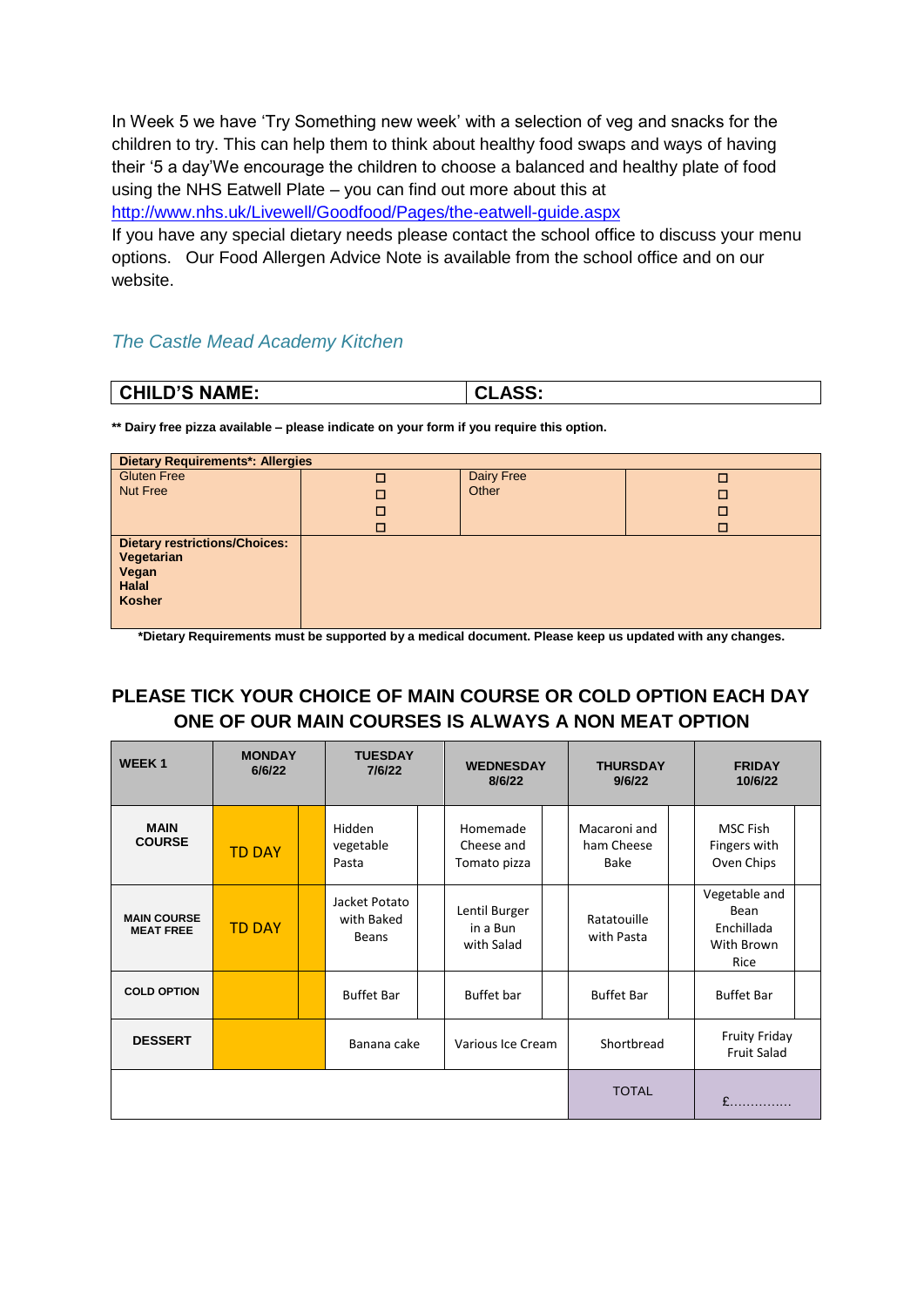| <b>WEEK 2</b><br>Healthy<br><b>Eating Week</b> | <b>MONDAY</b><br>13/6/22          | <b>TUESDAY</b><br>14/6/22                             | <b>WEDNESDAY</b><br>15/6/22                           | <b>THURSDAY</b><br>16/6/22             | <b>FRIDAY</b><br>17/6/22                   |
|------------------------------------------------|-----------------------------------|-------------------------------------------------------|-------------------------------------------------------|----------------------------------------|--------------------------------------------|
| <b>MAIN COURSE</b>                             | Tomato and<br>basil Pasta<br>Bake | <b>Beef</b><br>Lasagne<br>With salad                  | Chicken<br>Paprika with<br><b>Brown Rice</b>          | Homemade<br>Cheese and<br>Tomato Pizza | <b>Breaded fish</b><br>with Oven<br>Chips  |
| <b>MAIN COURSE</b><br><b>MEAT FREE</b>         | Spring<br>Vegetable<br>Risotto    | Jacket<br>Potato with<br><b>Baked</b><br><b>Beans</b> | Homemade<br>Falafels with<br>Pitta Bread<br>and Salad | Bean Burger in<br>a Bun                | Curried<br>Vegetable<br>Pasty              |
| <b>COLD OPTION</b>                             | <b>Buffet Bar</b>                 | <b>Buffet Bar</b>                                     | <b>Buffet Bar</b>                                     | <b>Buffet Bar</b>                      | <b>Buffet Bar</b>                          |
| <b>DESSERT</b>                                 | Lemon Sponge                      | Cinnamon roll<br>Cake                                 | <b>Melon Slice</b>                                    | Strawberries & Ice<br>Cream            | <b>Fruity Friday</b><br><b>Fruit Salad</b> |
|                                                |                                   | <b>TOTAL</b>                                          | £                                                     |                                        |                                            |

| WEEK <sub>3</sub>                                | <b>MONDAY</b><br>20/6/22             | <b>TUESDAY</b><br>21/6/22                        | <b>WEDNESDAY</b><br>22/6/22                               | <b>THURSDAY</b><br>23/6/22                | <b>FRIDAY</b><br>24/6/22                                                     |  |
|--------------------------------------------------|--------------------------------------|--------------------------------------------------|-----------------------------------------------------------|-------------------------------------------|------------------------------------------------------------------------------|--|
| <b>MAIN</b><br><b>COURSE</b>                     | Tuna Pasta<br>Bake                   | Mild Chicken<br>Curry and<br>Rice                | Beef<br><b>Bolognese</b><br>with<br>wholewheat<br>Pasta   | Pork sausage<br>With Mashed<br>Potato     | Homemade<br>Cheese and<br><b>Tomato Pizza</b>                                |  |
| <b>MAIN</b><br><b>COURSE</b><br><b>MEAT FREE</b> | Jacket<br>Potato and<br><b>Beans</b> | Vegetable<br>and Bean<br>Paella                  | Lentil<br><b>Bolognese</b><br>with<br>Wholewheat<br>Pasta | Quorn<br>Sausage<br>With mashed<br>Potato | Tortilla rolled<br>omelette                                                  |  |
| <b>COLD OPTION</b>                               | <b>Buffet Bar</b>                    | <b>Buffet Bar</b>                                | <b>Buffet Bar</b>                                         | <b>Buffet</b> bar                         | Buffet bar                                                                   |  |
| <b>DESSERT</b>                                   | Blueberry<br>Sponge                  | Chocolate<br>Fresh Fruit Salad<br><b>Brownie</b> |                                                           | Apple Flapjack                            | Cinnamon<br>Shortbread                                                       |  |
|                                                  |                                      |                                                  |                                                           | <b>TOTAL</b>                              | $f$ <sub>1111</sub> , 11 <sub>11</sub> , 11 <sub>11</sub> , 11 <sub>11</sub> |  |

**\*\* Dairy free pizza available – please indicate on your form if you require this option**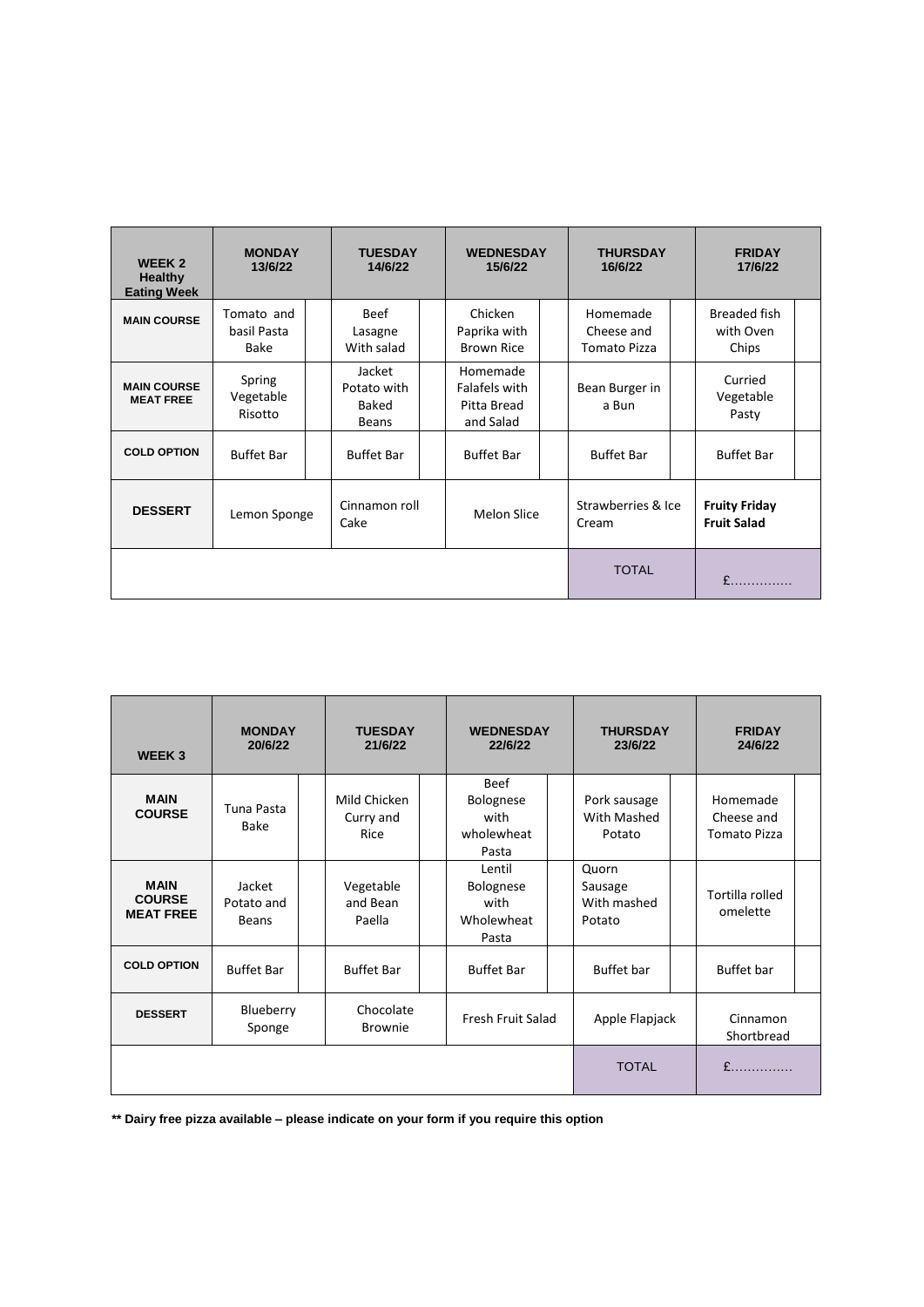| <b>WEEK4</b>                                               | <b>MONDAY</b><br>27/6/22                                                         | <b>TUESDAY</b><br>28/6/22                   | <b>WEDNESDAY</b><br>29/6/22                   | <b>THURSDAY</b><br>30/6/22 | <b>FRIDAY</b><br>1/7/22                   |
|------------------------------------------------------------|----------------------------------------------------------------------------------|---------------------------------------------|-----------------------------------------------|----------------------------|-------------------------------------------|
| <b>MAIN</b><br><b>COURSE</b>                               | Hidden<br>Vegetable<br>Pasta                                                     | Mild Beef<br>Chilli with<br>Rice            | Homemade<br>Cheese and<br><b>Tomato Pizza</b> | Macaroni and<br>Ham cheese | Msc Fish<br>Fingers<br>With Oven<br>Chips |
| <b>MAIN</b><br><b>COURSE</b><br><b>MEAT</b><br><b>FREE</b> | Whole<br>wheat<br>Cheese and<br>Spring onion<br>quiche                           | Jacket Potato<br>with Baked<br><b>Beans</b> | Lentil Burger<br>in a Bun with<br>Salad       | Ratatouille<br>Pasta       | Vegetable and<br>Bean<br>Enchillada       |
| <b>COLD</b><br><b>OPTION</b>                               | Buffet bar                                                                       | <b>Buffet</b> bar                           | <b>Buffet Bar</b>                             | <b>Buffet Bar</b>          | <b>Buffet</b> bar                         |
| <b>DESSERT</b>                                             | Raspberry Bread<br>and Butter<br>Banana Cake<br>Pudding<br>(SNAG GROUP FAVOURITE |                                             | Ice Cream                                     | Chocolate<br>Shortbread    | <b>Fruit Salad</b>                        |
|                                                            | <b>TOTAL</b>                                                                     | $f$                                         |                                               |                            |                                           |

| <b>WEEK5</b>                                     | <b>MONDAY</b><br>4/7/22                | <b>TUESDAY</b><br>5/7/22                   | <b>WEDNESDAY</b><br><b>THURSDAY</b><br>7/7/22<br>6/7/22<br><b>SPORTS DAY</b><br><b>PICNIC</b> |                                           | <b>FRIDAY</b><br>8/7/22                  |  |
|--------------------------------------------------|----------------------------------------|--------------------------------------------|-----------------------------------------------------------------------------------------------|-------------------------------------------|------------------------------------------|--|
| <b>MAIN</b><br><b>COURSE</b>                     | Tomato and<br>Mozzarella<br>Pasta Bake | Chicken<br>Paprika<br>with Rice            | Pork Sausage Hot<br><b>Dog</b><br>Vegetable sticks                                            | Homemade<br>Cheese and<br>Tomato Pizza    | <b>Breaded</b><br>Fish and<br>Oven Chips |  |
| <b>MAIN</b><br><b>COURSE</b><br><b>MEAT FREE</b> | Spring<br>Vegetable<br>Risotto         | Jacket<br>Potato<br>with<br>Baked<br>Beans | Quorn Sausage Hot<br><b>Dog</b><br><b>Vegetable Sticks</b>                                    | Falafels with<br>Pitta Bread<br>and Salad | Curried<br>Vegetable<br>Pasty            |  |
| <b>COLD</b><br><b>OPTION</b>                     | <b>Buffet Bar</b>                      | <b>Buffet Bar</b>                          | N/A                                                                                           | <b>Buffet</b> bar                         | <b>Buffet Bar</b>                        |  |
| <b>DESSERT</b>                                   | Lemon Sponge                           | <b>Melon Slice</b>                         | Shortbread                                                                                    | Flapjack                                  | Fresh Fruit<br>Salad                     |  |
|                                                  | $E$                                    |                                            |                                                                                               |                                           |                                          |  |
|                                                  |                                        |                                            |                                                                                               |                                           |                                          |  |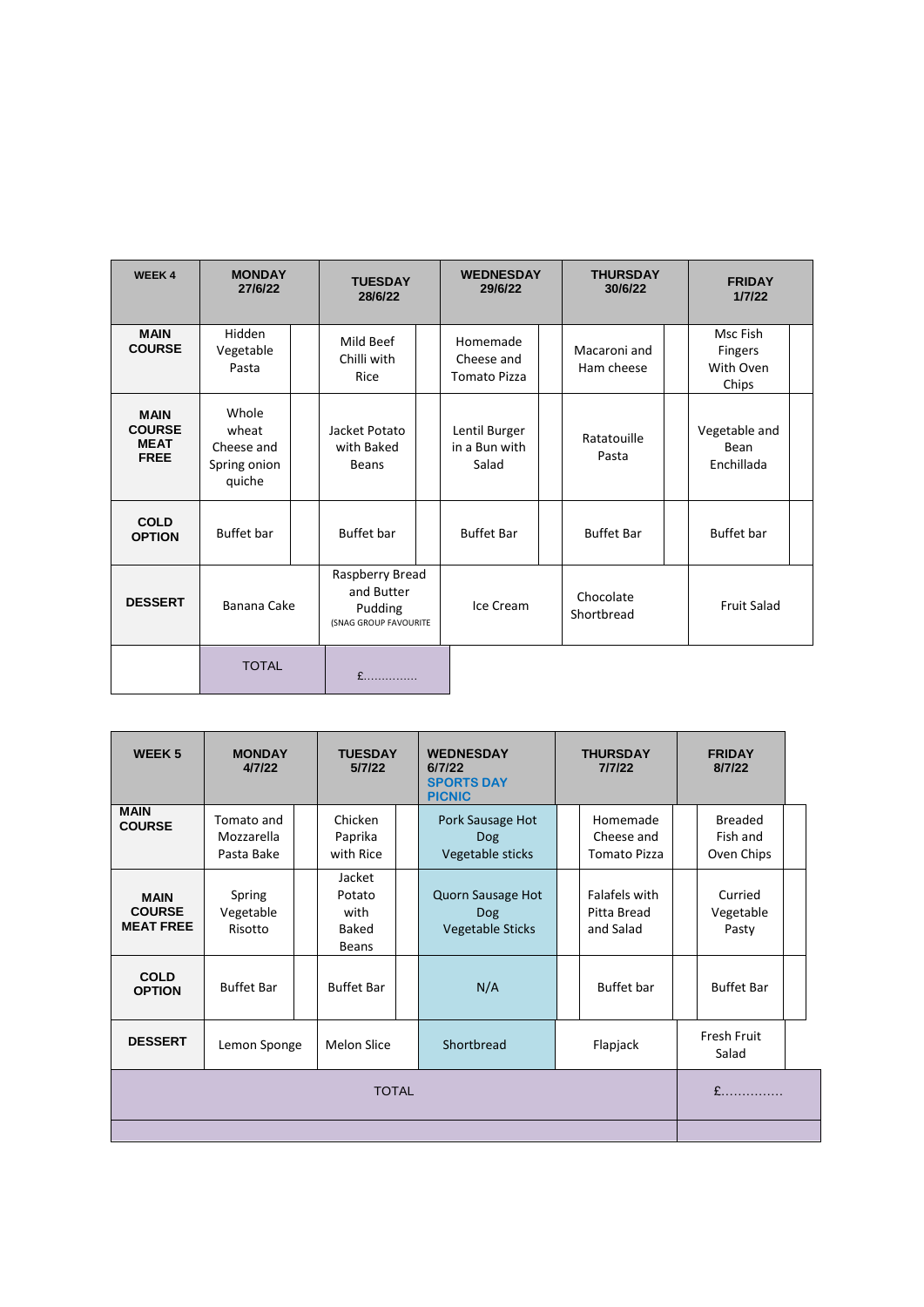| WEEK 6                                           | <b>MONDAY</b><br>11/7/22        | <b>TUESDAY</b><br>12/7/22          | <b>WEDNESDAY</b><br>13/7/22                             |  | <b>THURSDAY</b><br>14/7/22           | <b>FRIDAY</b><br>15/7/22                      |  |
|--------------------------------------------------|---------------------------------|------------------------------------|---------------------------------------------------------|--|--------------------------------------|-----------------------------------------------|--|
| <b>MAIN</b><br><b>COURSE</b>                     | Tuna Pasta<br>Bake              | Mild Chicken<br>Curry with<br>Rice | Beef<br><b>Bolognese</b><br>With<br>Wholewheat<br>Pasta |  | Pork Sausage<br>Mashed<br>Potato     | Homemade<br>Cheese and<br><b>Tomato Pizza</b> |  |
| <b>MAIN</b><br><b>COURSE</b><br><b>MEAT FREE</b> | Jacket<br>Potatoes<br>and Beans | Vegetable<br>and Bean<br>Paella    | Lentil<br>Bolognese<br>with<br>Wholewheat<br>Pasta      |  | Quorn<br>Sausage<br>Mashed<br>Potato | Tortilla rolled<br>Omelette                   |  |
| <b>COLD OPTION</b>                               | <b>Buffet Bar</b>               | <b>Buffet Bar</b>                  | <b>Buffet Bar</b>                                       |  | <b>Buffet Bar</b>                    | Buffet bar                                    |  |
| <b>DESSERT</b>                                   | <b>Blueberry Sponge</b>         | Chocolate<br><b>Brownie</b>        | Fresh Fruit Salad                                       |  | Apple Flapjack                       | Stawberries and<br>Ice Cream                  |  |
|                                                  |                                 |                                    |                                                         |  | <b>TOTAL</b>                         | $f$ and $f$                                   |  |

| <b>WEEK7</b>                                     | <b>MONDAY</b><br>18/7/22        | <b>TUESDAY</b><br>19/7/22                |                                      | <b>WEDNESDAY</b><br>20/7/22                   |                                  | <b>THURSDAY</b><br>21/7/22 |                    | <b>FRIDAY</b><br>22/7/22            |  |
|--------------------------------------------------|---------------------------------|------------------------------------------|--------------------------------------|-----------------------------------------------|----------------------------------|----------------------------|--------------------|-------------------------------------|--|
| <b>MAIN</b><br><b>COURSE</b>                     | Healthy<br>Vegetable<br>Pasta   | Mild Beef<br>Chilli with<br>Rice         |                                      | Homemade<br>Cheese and<br><b>Tomato Pizza</b> |                                  | Macaroni and<br>Ham Cheese |                    | Fish fingers<br>Oven chips          |  |
| <b>MAIN</b><br><b>COURSE</b><br><b>MEAT FREE</b> | Jacket<br>Potato with<br>Cheese | Sweet<br>Potato<br>fritters with<br>Rice |                                      | Lentil Burger<br>& Salad                      |                                  | Ratatouille<br>With pasta  |                    | Vegetable<br>and Bean<br>Enchillada |  |
| <b>COLD</b><br><b>OPTION</b>                     | <b>Buffet Bar</b>               | <b>Buffet Bar</b>                        |                                      | <b>Buffet Bar</b>                             |                                  | <b>Buffet Bar</b>          |                    | <b>Buffet Bar</b>                   |  |
| <b>DESSERT</b>                                   | Banana Cake                     |                                          | Chocolate<br>Ice Cream<br>Shortbread |                                               | Polish Raspberry<br>Crumble Cake |                            | <b>Fruit Salad</b> |                                     |  |
|                                                  |                                 |                                          |                                      |                                               |                                  | <b>TOTAL</b>               |                    | $f$                                 |  |

| <b>TOTAL</b>      | L. |
|-------------------|----|
| <b>TOTAL PAID</b> |    |